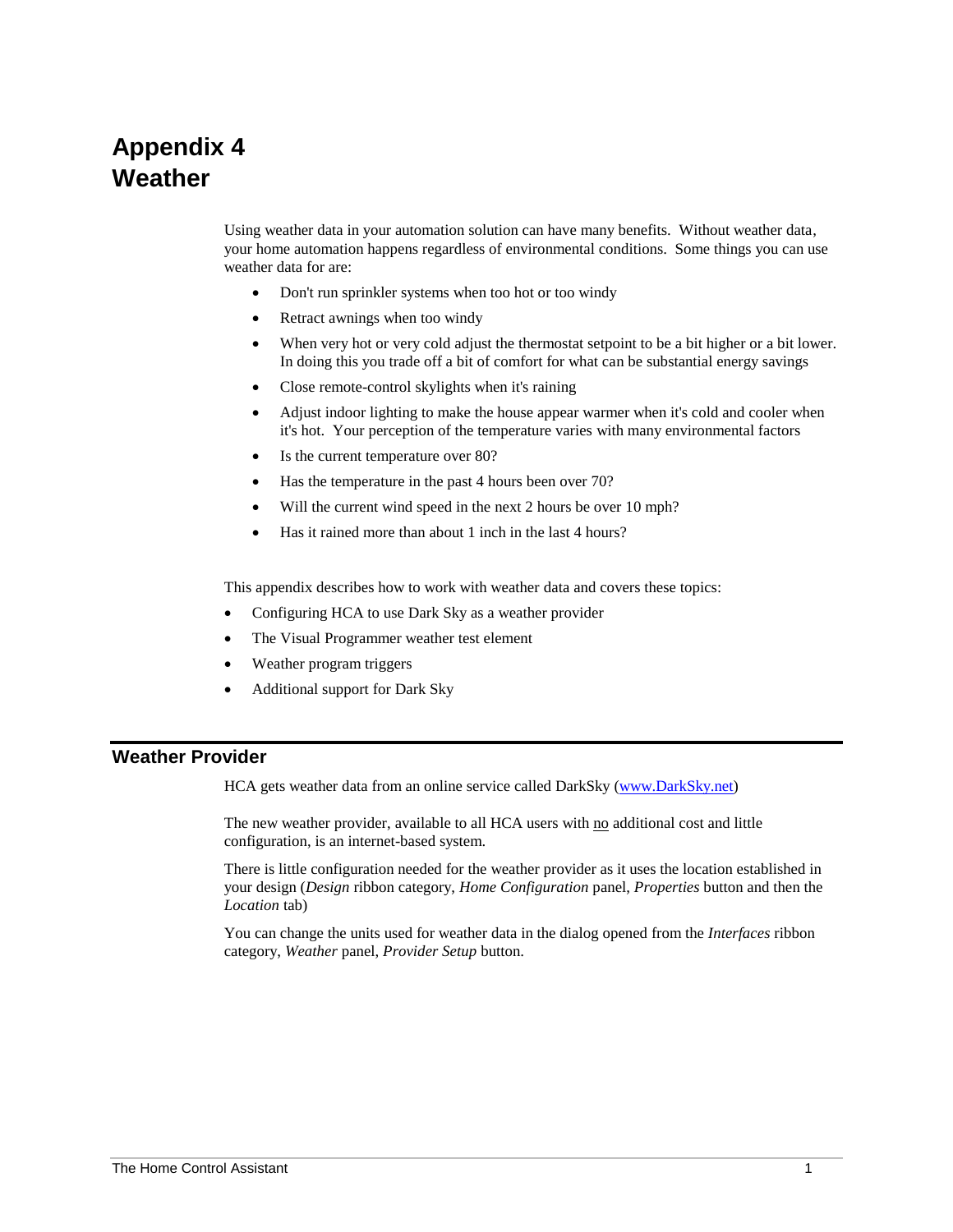

Dark Sky provides weather data in the following units based upon the *Data Units* selection.

## **Visual Programmer**

The simplest method of working with weather data is to use the Weather-Test element. This element gets current, historical, or forecast weather data and tests the retrieved value against the value provided.

For example, this tests the current temperature being between 70 and 80.

| x<br><b>Weather Test</b>                                                                |
|-----------------------------------------------------------------------------------------|
| This element tests weather data and executes different elements based upon the outcome. |
| Step 1: Select what to test                                                             |
| Temperature<br>Current<br>▼<br>▼                                                        |
| Step 2: Perform the test                                                                |
| 32<br>F<br>C [Data from step 1]<br>$\overline{\nabla}$<br>⋖                             |
| $\div$<br>◎ [Data from step 1] between<br>and 80<br>$\frac{1}{x}$<br>70                 |
| ок<br>Cancel                                                                            |

The possible weather items to test chosen from this list:

- Temperature
- Apparent Temperature. This considers temperature, humidity, and wind speed. Sometimes called the "feels like" temperature.
- Dew point
- **Humidity**
- **Barometric Pressure**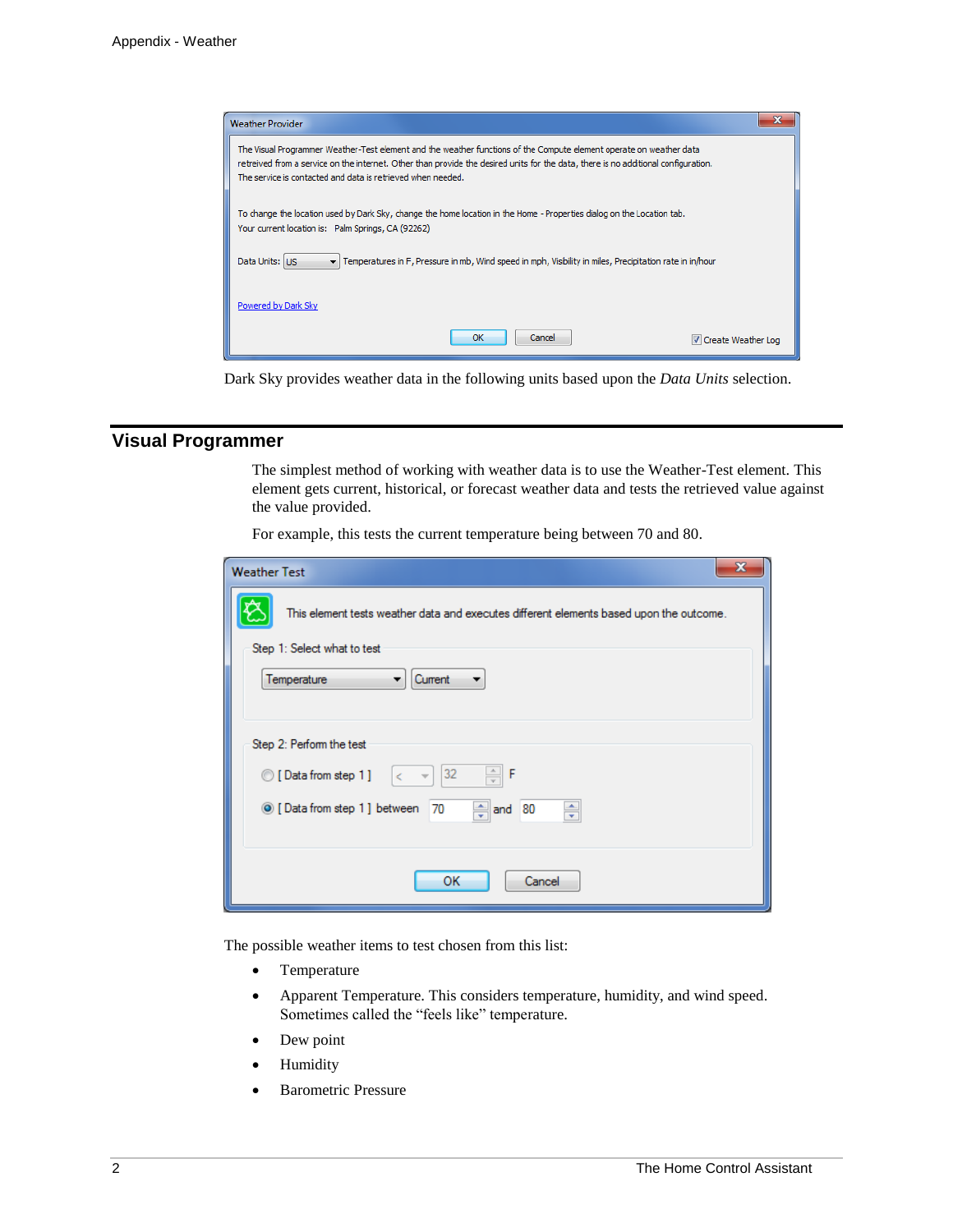- Wind speed
- Wind gust
- Cloud cover as a percentage of the sky occluded by clouds (100% is totally overcast)
- UV Index. Just a number. Higher numbers mean use more sunscreen.
- Visibility. Distance that can be seen. Capped at 10 miles.

#### Step 1: Select what to test

|    | Temperature                                | Max<br>In last 24 hours               |
|----|--------------------------------------------|---------------------------------------|
|    | Temperature<br><b>Apparent Temperature</b> |                                       |
|    | <b>DewPoint</b>                            |                                       |
| St | <b>Humidity</b>                            |                                       |
|    | Pressure                                   |                                       |
|    | PrecipIntensity                            | 32<br>$\overline{\phantom{a}}$<br>l F |
|    | WindSpeed                                  | $\overline{\mathbf{v}}$               |
|    | WindGust                                   |                                       |
|    | CloudCover                                 | $\frac{4}{x}$ and 80<br>۸<br>70<br>en |
|    | <b>UVIndex</b>                             | ٠                                     |
|    | Visibility                                 |                                       |

**Tip**: You can experiment with the values of cloud cover, visibility, and UV index and see how they corollate at your location with how bright or dark it is then use that to determine how/if lighting should be controlled.

In addition to testing for current conditions, you can also use the Weather-Test element to check for historical and future conditions and aggregate that data to determine the maximum, minimum, or average over the selected time period.

| Temperature                 | Max            | In last 2 hours       |
|-----------------------------|----------------|-----------------------|
|                             | <b>Current</b> |                       |
|                             | Max            |                       |
|                             | Min            |                       |
| Step 2: Perform the test    | Average        |                       |
|                             |                |                       |
| Step 1: Select what to test |                |                       |
| Temperature                 | Max            | In last 24 hours<br>▼ |
|                             |                | In last 2 hours       |

|                           | In last 2 hours<br>In last 4 hours |
|---------------------------|------------------------------------|
|                           | In last 8 hours                    |
| Step 2: Perform the test  | In last 24 hours                   |
|                           | In next 2 hours                    |
| 32<br>I Data from step 1] | In next 4 hours<br>In next 8 hours |
|                           | In next 24 hours                   |

Like other Test elements, execution continues following the path marked *Yes* if the test is true, otherwise execution follows the *No* path.